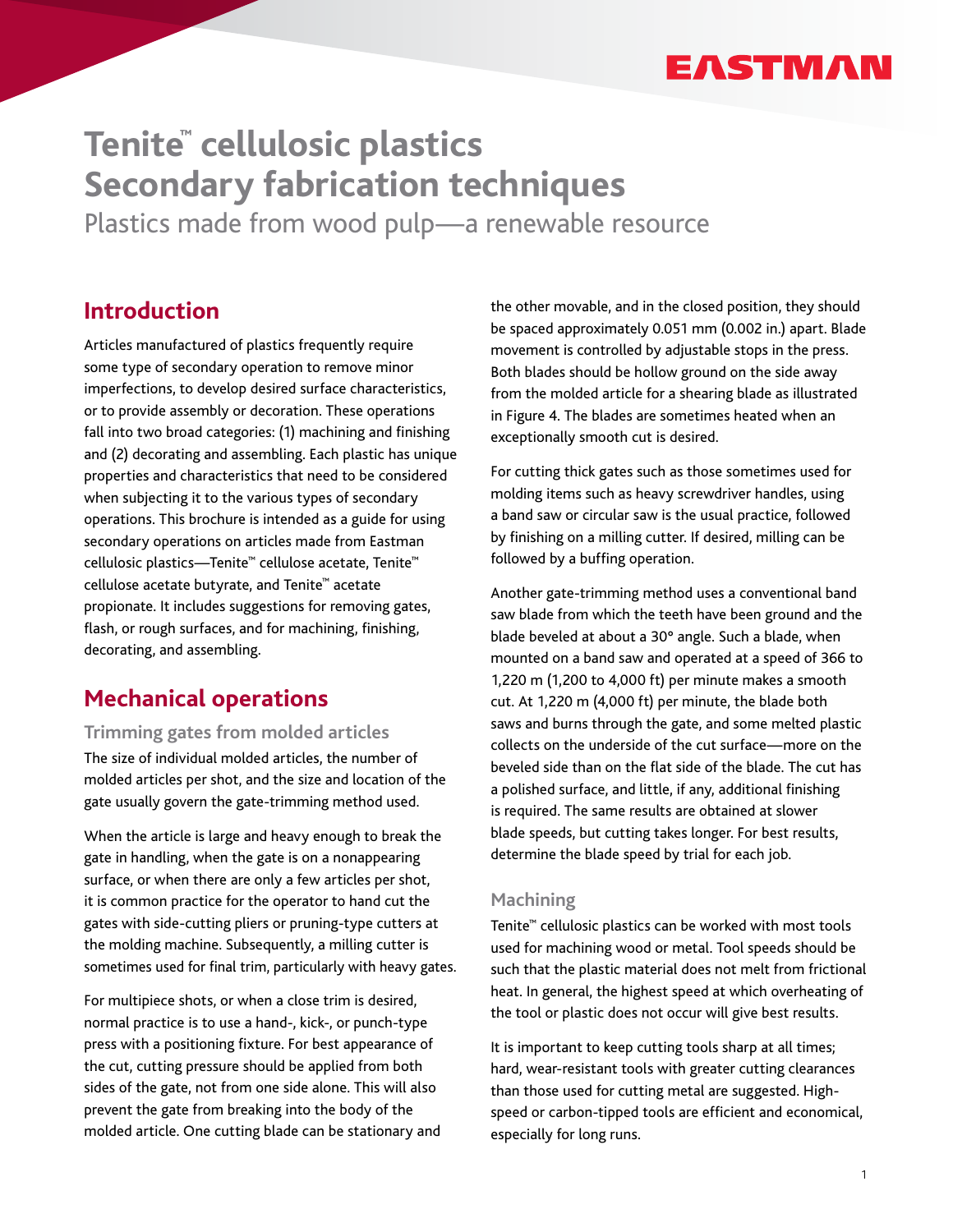Because plastics are poor heat conductors, the heat generated by machining operations must be absorbed by the tool or carried away by a coolant. A jet of air directed at the cutting edge aids not only in cooling the tool but also in removing chips. Not all oils are chemically compatible with cellulosic plastics. Check with your Eastman representative for a list of compatible oils. Oil, soapy water, and plain water also promote a smooth cut and are sometimes used for cooling. These coolants cannot be used, however, if trim scrap is to be reused. Trim scrap contaminated with oil or other foreign matter cannot be molded satisfactorily.

# **Drilling**

Drills designed especially for plastics are available, and their use is suggested for drilling cellulosic plastics; however, standard twist drills used for drilling metal or wood are often satisfactory.

Twist drills for plastics should have two flutes, a point with an included angle of 60° to 90°, and a lip clearance of 12° to 18°, as shown in Figure 1. Wide, highly polished flutes are desirable because they expel the chips with less friction and thus tend to avoid overheating and consequent gumming. Drills with substantial clearance on the cutting edge of the flute make a smoother hole than those with less clearance. Drills should be backed out often to free chips, especially when drilling deep holes. Peripheral speed of twist drills for plastics ranges from 30.5 to 61 m (100 to 200 ft) per minute. The rate of drill feed into the plastic varies from 0.254 to 0.64 mm (0.010 to 0.025 in.) per revolution. The plasticizer level of the plastic governs the drill speed and feed rate that should be used. High speeds and high feed rates are used for high plasticizer level materials; low speeds and low feed rates are used for low plasticizer level materials.

To drill a clean hole and keep the material from gumming, twist drills used for metal require much slower speeds and feed rates than those designed for plastics. Also, the drill must be backed out more frequently to clear chips.

Figure 1 **Suggested drill-point design for drilling cellulosic plastic**



# **Reaming**

Reaming holes drilled in articles made of acetate, butyrate, and propionate is not recommended. Where close tolerances are required in thin sections, good results can be obtained by drilling to within 0.025 mm (0.001 in.) of desired size, then pushing a hardened, polished rod through the hole to obtain a smooth surface.

# **Tapping internal threads**

Conventional 4-flute taps can be used for cutting internal threads when close fits are required. Such taps, however, have a tendency to generate considerable heat during the tapping operation.

A high-speed steel, 2-flute tap, as shown in Figure 2, can provide longer life and greater tapping speed than a conventional tap. The 2-flute tap provides greater clearance for chip discharge. Flutes should be ground so that both cutting edges cut simultaneously; otherwise the thread will be ragged and rough. Cutting edges should be 85° from the center line, giving a negative rake of 5° on the front face of lands so that the tap will not bind in the hole when it is backed out. Some relief on the sides of threads is desirable. Taps should have a 2-thread-taper cutting lead. Either the tap or the work should be free to center.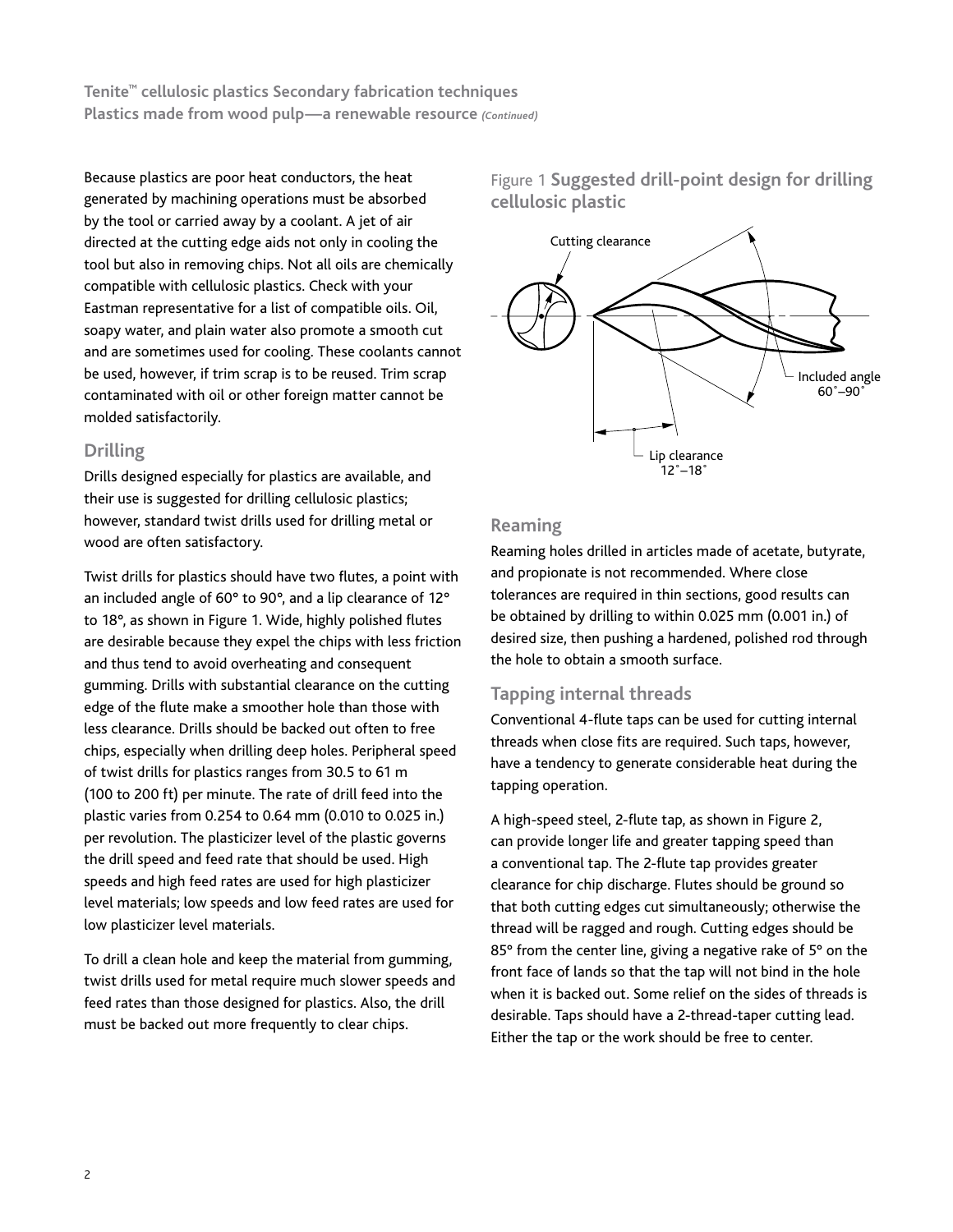# Figure 2 **2-Flute tap for internal threads**



# **Die cutting external threads**

For cutting external threads in cellulosic plastics, a die with 3 flutes or cutting edges is suggested. An example is shown in Figure 3. The details of the cutting edges are the same as for taps. The die or the work should be free to center.

# Figure 3 **3-Flute die for external threads**



# **Lathe operations**

Tenite™ cellulosic plastics can be readily turned or threaded on a lathe. In general, turning speed should be as high as practical because at low peripheral speeds cuttings tend to form long threads that coil around the work. At high peripheral speeds, centrifugal force causes the thread cuttings to be thrown away from the work. The maximum satisfactory lathe speed is ordinarily about 700 rpm.

A satisfactory rate of feed of the cutting tool into the plastic is about 0.30 mm (0.012 in.) per revolution; rough surfaces often result when the feed rate is as much as 0.64 mm (0.025 in.) per revolution.

The maximum depth of cut for a smooth surface varies with peripheral speed and the flexibility of the plastic stock. At a peripheral speed of 84 m (275 ft) per minute, no appreciable variation of surface finish can be noticed when the depth of cut is increased from 0.51 to 3.8 mm (0.020 to 0.150 in.). At peripheral speeds higher than 84 m (275 ft) per minute, smooth surfaces can be obtained with feed rates of 0.30 mm (0.012 in.) per revolution and cuts up to 5.1 mm (0.200 in.) in depth. If the feed rate was increased to 0.64 mm (0.025 in.) per revolution, however, a rough surface would likely result.

Excellent threads may be machined with a standard V-shaped tool as used for metal. Cuts of 0.18 to 0.25 mm (0.007 to 0.010 in.) should be used for final thread forming. Deeper cuts can be used for roughing out the threads.

# **Milling operations**

Tenite™ cellulosic plastics can be machined satisfactorily with standard high-speed milling cutters used for metal if the cutters have sharp edges and adequate clearance at the heel. Tolerances can be easily held to 0.051 mm (0.002 in.) with the following approximate maximum cutting speeds listed at bottom of page.

# **Sawing**

Tenite™ cellulosic plastics can be sawed with any saw used for wood or metal—circular saws, band saws, saber saws, jigsaws, hacksaws, or handsaws. Some of these saws, however, are better suited for sawing plastics because they produce smoother or faster cuts than others. Circular saws and band saws usually produce the best surfaces, and they can be used in most sawing operations.

|                               | <b>Plastic</b>                 |                               |
|-------------------------------|--------------------------------|-------------------------------|
|                               | <b>High Plasticizer Levels</b> | <b>Low Plasticizer Levels</b> |
| Cutter diameter, mm (in.)     | 76 (3.0)                       | 76 (3.0)                      |
| Cutter speed, rpm             | 400                            | 274                           |
| Peripheral speed, m/min (fpm) | 95.7 (314)                     | 65.8 (216)                    |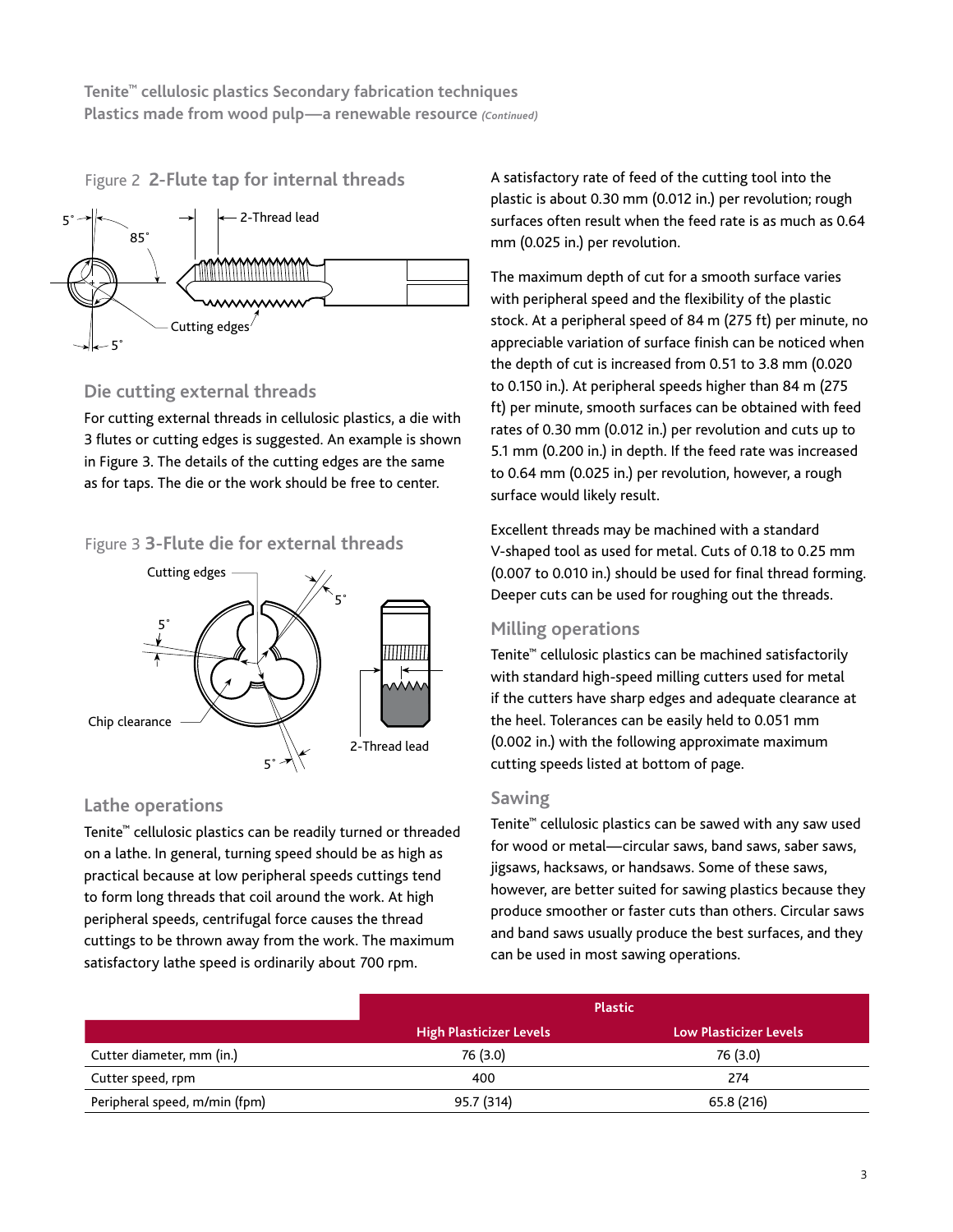Blade design plays an important part in successful sawing of plastics. Band saw blades must have set teeth for any type of sawing, but for curved cuts, the blade should be narrower and have more set teeth than a blade used for straight cuts. The blade should be just soft enough to permit filing, and it must be kept sharp to prevent melting or chipping of the plastic. The blade guide should be placed as close as possible to the material being cut.

For straight cuts, a circular saw, even though it tends to generate more heat than a band saw, is preferred because it produces a smoother cut. A perforated saw blade will run cooler than a solid blade. It is essential that the spindle bearing of a circular saw be tight so that the saw will run true. The saw should be hollow ground with no set to the teeth. For best results, the tooth pitch should be to the center of the arbor hole with a well-rounded gullet to permit free curling and ejection of chips.

For cutting a section 9.53 mm ( $\frac{3}{6}$  in.) thick or less, a saw with 3.2 teeth per cm (8 teeth per in.) is suggested. For cutting a thicker section, a saw with 2.4 teeth per cm (6 teeth per in.) is more satisfactory. The spindle speed should be approximately 3,000 rpm, which represents a peripheral speed of about 1,829 meters (6,000 ft) per minute for a 20.3-cm (8-in.) saw. The faster the saw can be forced into the material, the cleaner the cut and the longer the saw life.

A clean cut with minimum breakage or chipping after cutting through the plastic may be obtained by using a cross-cut circular saw operated at maximum speed. The saw should have radial teeth in sets of 4, ground as follows: first, a straight-ground chisel tooth with edge parallel to the axis; second, a tooth ground with the right point high; third, another straight tooth; fourth, a tooth ground with the left point high. The straight teeth, or teeth 1 and 3, should be 0.025 mm (0.001 in.) lower than the taperground teeth.

With a small variable-speed band saw having a 6.35-mm  $(1/4$ -in.) wide blade with 1.6 teeth per cm  $(4$  teeth per in.), with the teeth set and run in the usual manner, and with a maximum blade travel of 457 m (1,500 ft) per minute, the rates of feed tabulated in the following table should produce a good, smooth-cut surface.

| <b>Thickness of</b><br>material mm (in.) | <b>Plasticizer level</b><br>of material | Feed rate m/min<br>(in./min.) |
|------------------------------------------|-----------------------------------------|-------------------------------|
| 51(2.0)                                  | Low                                     | 1.8(70)                       |
| 51(2.0)                                  | High                                    | 2.4(94)                       |
| 25(1.0)                                  | Low                                     | 3.0 (120)                     |
| 25(1.0)                                  | High                                    | 3.6(140)                      |
| 6.4(1/4)                                 | Low                                     | 7.6 (300)                     |
| 6.4(1/4)                                 | High                                    | 8.7 (343)                     |

Slower blade speeds than those listed normally do not give any better results. If plain or soapy water is used as a coolant, the feed rate can be increased but there is no improvement in the surface of the cut. On 51-mm (2-in.) material with low plasticizer level, the feed can be increased to 3.4 m (132 in.) per minute with a plain water coolant and 3.3 m (130 in.) per minute with a soapy water coolant. This method of increasing the feed rate is not practical if scrap is to be reused. Using compressed air as a coolant will not alter the results; however, for extended sawing operations, the use of compressed air is suggested.

In general, Tenite cellulosics can be sawed with or without using saw coolants. However, higher cutting rates can be obtained when coolants are used. Following are blade speeds, material feed rates, and blade types that can be used for sawing these plastics when a coolant consisting of 1 part water-soluble oil and 4 parts water is used.

| Material thickness mm (in.)                | Blade type      | Saw teeth per cm (in.) | Saw speed m/min (fpm) | <b>Material feed rate</b> |
|--------------------------------------------|-----------------|------------------------|-----------------------|---------------------------|
| Up to 6.4 (¼)                              | Precision       | 4.0(10)                | 1,372 (4,500)         | Low                       |
| $6.4 - 12.7$ $(\frac{1}{4} - \frac{1}{2})$ | Precision       | 2.4(6)                 | 1,036 (3,400)         | Low                       |
| $12.7 - 25.4$ ( $1/2 - 1$ )                | Precision       | 1.6(4)                 | 762 (2,500)           | Low                       |
| $25.4 - 76.2(1 - 3)$                       | <b>Buttress</b> | 1.2(3)                 | 549 (1,800)           | Low                       |
| 76.2-152.4 (3-6)                           | <b>Buttress</b> | 1.2(3)                 | 457 (1,500)           | Medium                    |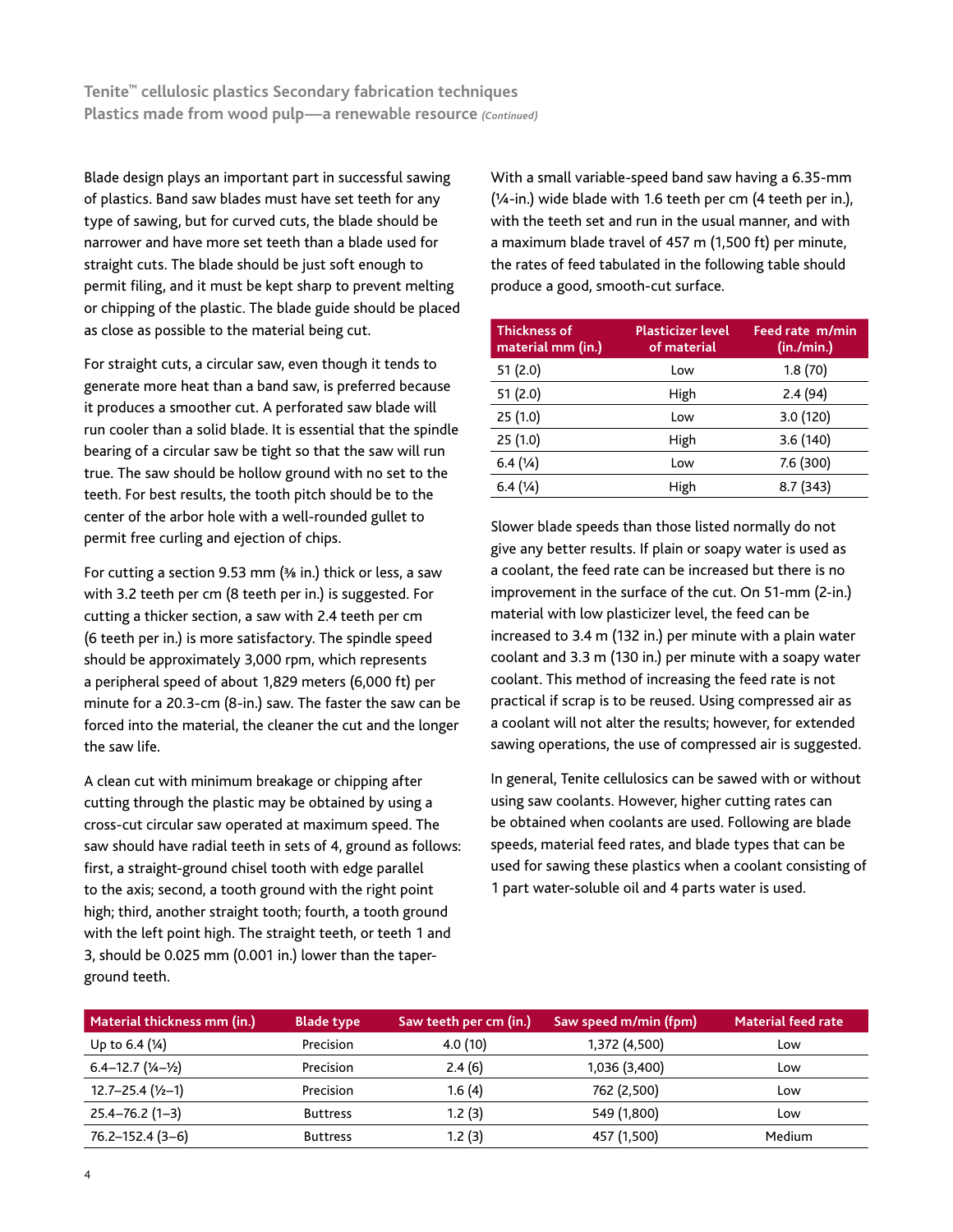In making curved cuts with a band saw, using the correct blade width is essential. Following is a list of the minimum cutting radius for several blade widths.

| Blade width mm (in.) | Minimum cutting radius mm (in.)                                   |
|----------------------|-------------------------------------------------------------------|
| 25.4(1)              | 184 (7 1⁄4)                                                       |
| 19.1 (34)            | 138 (5 $\frac{7}{6}$ )                                            |
| 15.9 (%)             | 95 (3 3/4)                                                        |
| $12.7(y_2)$          | $64(2\frac{1}{2})$                                                |
| 9.5(3/8)             | $36(1\frac{7}{16})$                                               |
| $6.4(\frac{1}{4})$   | 16(5/8)                                                           |
| 4.8(3/16)            | 7.9(5/16)                                                         |
| 3.2(1/8)             | 3.2(1/8)                                                          |
| 2.4(3/32)            | 2.4(3/32)                                                         |
| $1.6(y_{16})$        | Saw cut width and blade width equal.<br>Square turns can be made. |

# **Shearing, blanking, and punching**

Sheets of Tenite acetate, Tenite butyrate, and Tenite propionate can be sheared, blanked, or punched with sharp-edge cutting tools. In any of these operations, warming the sheet is essential if a smooth-cut edge is to be obtained. The greater the thickness of the material, the higher the warming temperature required. However, the material should not be heated to the point that its lustrous surface is damaged.

When a sheet of plastic is heated, it is softened and the pressure required to shear, blank, or punch the sheet slightly compresses the material. After the pressure is released from the warm material, the sheet expands to its original size, leaving one edge slightly concave and the other convex. In shearing, blanking, or punching, it is virtually impossible to obtain both a smooth cut and a straight edge at the same time, particularly on a thick sheet. The curved edges are scarcely noticeable on sheet less than 2.54 mm (0.100 in.) thick. A diagram of a shearing assembly is shown in Figure 4; Figure 5 shows a blanking and punching assembly.

### Figure 4 **Shearing Assembly**



# Figure 5 **Blanking and Punching Assembly**

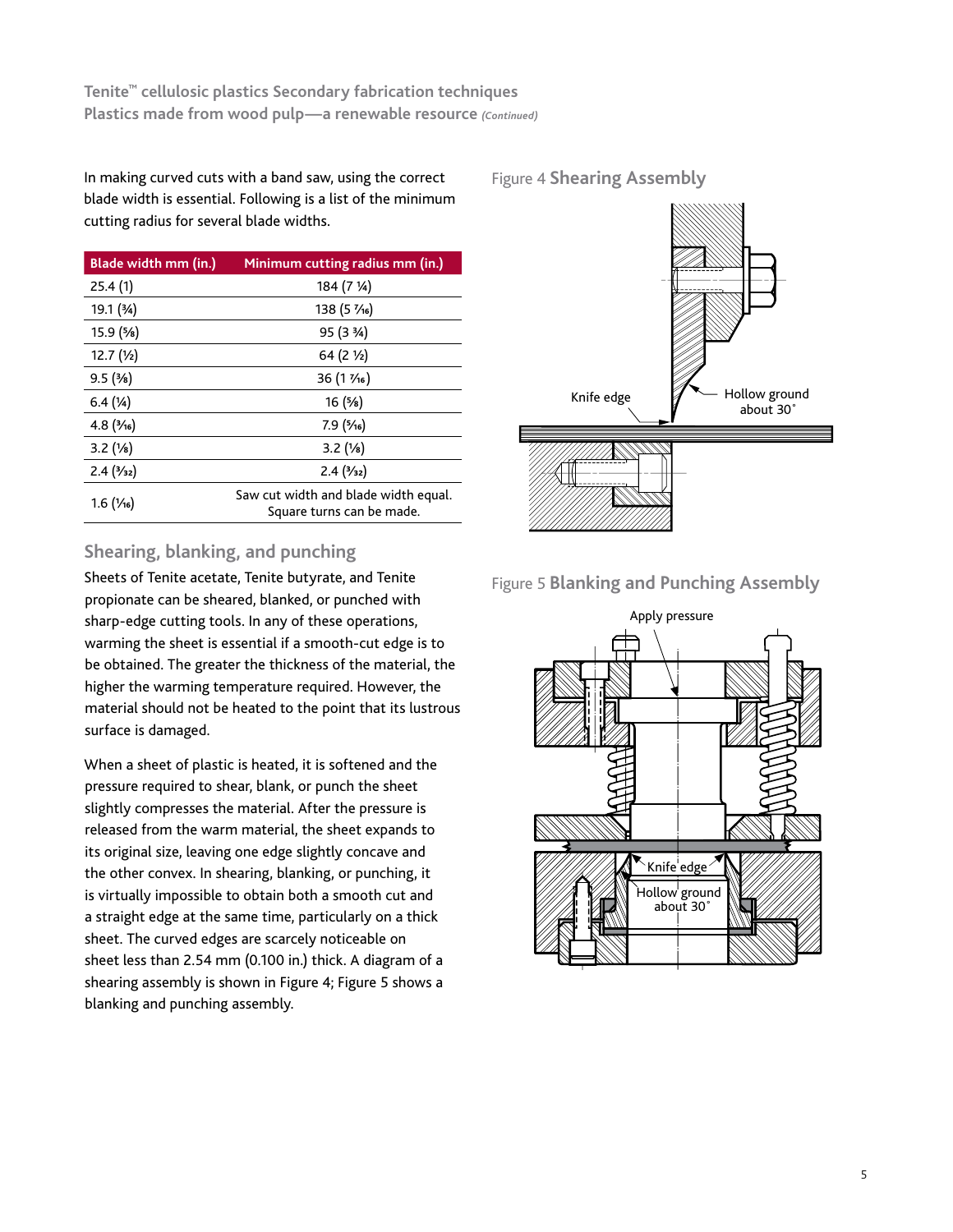# **Surface finishing**

### **Sanding**

Tenite™ cellulosic plastics may be sanded in production operations on machines made for this purpose. Both bench and upright types of these machines have an endless abrasive belt that runs at a speed of approximately 610 m (2,000 ft) per minute. Both coarse and fine abrasive belts are used. Frequently, preliminary sanding is done on a coarse belt and final sanding on a fine belt. To avoid gumming of the material through overheating, the work should be pressed only lightly against the belt. It is often desirable to sand one piece partially, then go to the next, and so on, coming back to the first piece after it has cooled.

Wet sanding is sometimes desirable, and a satisfactory finish can be obtained by using grade No. 000 sandpaper with the belt running about 457 m (1,500 ft) per minute.

# **Wheel polishing and buffing**

Articles molded of Tenite acetate, butyrate, and propionate come from the mold with a surface polish equal to that of the mold cavity. Because it is economical to have a brilliant, mirror-like surface on most molds, postmolding finishing operations are usually not needed on injection molded items. Wheel polishing and buffing are normally used in finishing machined models.

Buffing, unlike ashing or lapping, does not abrade the plastic surface but causes a minute surface flow of the material.

Polishing of molded articles, if done at all, usually consists merely of an easy wipe against a relatively soft buffing wheel to impart a final lustrous surface. A relatively hard wheel is used for polishing flash lines and gates.

Wheel polishing is done on a buff made of muslin disks about 305 mm (12 in.) in diameter. The hardness of these disks is regulated by the use of spacers, as described in the following section on ashing. With a hard wheel, it is often necessary to use disks of smaller diameter to get into depressions and to avoid "burning" the edges of recessed areas. Polishing wheels are run at about 1,200 rpm.

# **Ashing, rubbing, and lapping**

Articles molded of Tenite acetate, butyrate, and propionate seldom need to be ashed or lapped. These operations may be necessary, however, for erasing tool marks from areas where large gates have been removed or from models machined from blocks of plastics.

Ashing produces a dull-luster, satiny finish on the surface of cellulosic plastics, and subsequent polishing is required to achieve a bright lustrous finish. Ashing is done on the periphery of a wheel built of muslin disks, preferably not sewn together. Loose disks rather than disks sewn together permit the wheels to be changed in hardness by adding or removing spacers (smaller muslin disks). Hard or soft ashing wheels can be used depending on the type of work and the speed of abrasion desired. A soft wheel is made by placing spacers between the muslin disks that form the working surface of the wheel. Even a relatively hard wheel frequently has one spacer to every two disks; a somewhat softer wheel has two spacers to two disks. The width of wheels can be varied. Wheels that have become worn may be disassembled, and the disks used for spacers if they are not sewn together.

The ashing wheel is usually 102 to 152 mm (4 to 6 in.) wide, 305 to 356 mm (12 to 14 in.) in diameter and is run at a speed of approximately 1,200 rpm. Spacers are about 152 mm (6 in.) in diameter. Where a greater and quicker abrasion is desired, a corn husk or carpet wheel is used; the operation is then termed "rubbing."

Wet pumice, usually grade 0½, 1, or a mixture of the two grades, depending on the abrading action desired, is applied to the periphery of the ashing wheel. Wetting the pumice accelerates cutting and retards excessive dusting. The plastic article should be washed as soon as it is ashed, then dried promptly.

Because the ashing wheel flings off wet pumice during operation, it is usually fitted with an open-front metal hood. The opening, which exposes the work surface of the wheel, should be large enough to allow easy manipulation of the plastic article. The bottom part of the hood catches the wet pumice as it falls from the wheel and serves as a reservoir for the abrasive compound.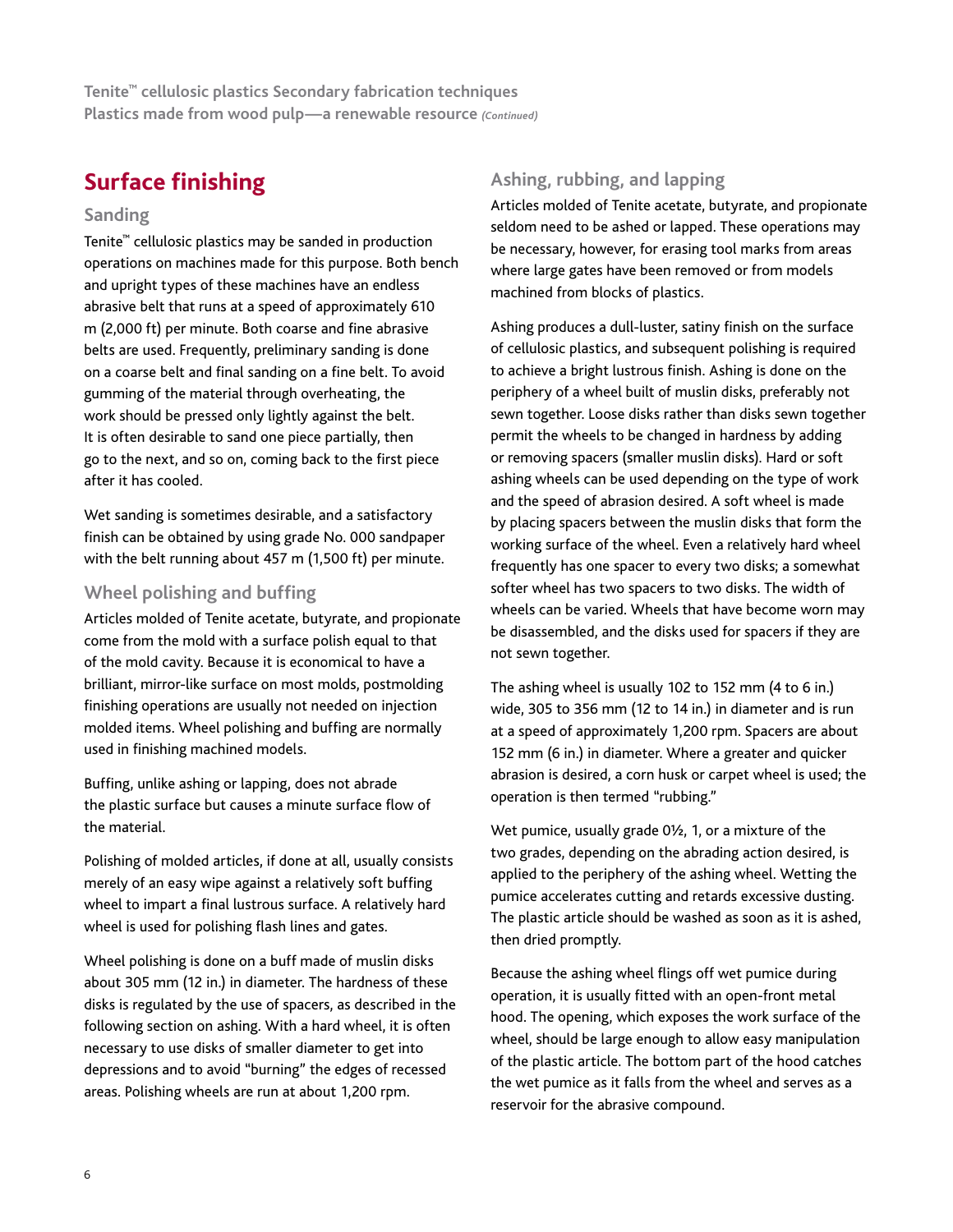Lapping is similar to ashing; however, a different type of wheel is used, and the work is done on the side of the wheel instead of on the periphery. A lapping wheel consists of a flat metal disk 254 to 305 mm (10 to 12 in.) in diameter mounted on the end of an arbor or shaft. Heavy felt is cemented to the surface of the flat metal, and wet pumice is added to this. The flat piece of plastic to be lapped is pressed against the surface.

Like ashing wheels, lapping wheels are usually hooded. Since the operator works at the side of the wheel, the hood can extend entirely around the periphery of the wheel. Lapping wheels are run more slowly than ashing wheels, at about 400 rpm.

# **Tumbling**

Flash is seldom removed from cellulosic plastics by tumbling. Because Tenite™ cellulosic plastics are so tough, if they are tumbled to remove flash, the surface of the entire article becomes abraded and must be polished. However, the addition of dry ice to the tumbling barrels causes flash to become relatively brittle, and in some cases, a short period of tumbling can be used to remove thin flash without serious impairment of the surface finish of the molded article.

When tumbling is used for abrasion purposes, wet rottenstone and pumice mixed with small stones or balls to add weight are usually employed. For tumble polishing, jeweler's rouge and special polishing compounds are used, mixed with sawdust, leather scrap, wood pegs, etc. This is a specialized operation. Several companies supply equipment and procedures for obtaining the best results in individual applications.

# **Solvent polishing**

An effective method of eliminating fine surface scratches and producing a high gloss on cellulose plastics is solvent polishing. The article is usually dipped into a suitable solvent and then suspended to dry. The dipping time should be as short as possible; usually, simply wetting the surface with an even film of solvent is all that is required. If a quick-drying solvent is used, it is often necessary to add a small amount of a slow-drying component to prevent humidity blush after drying.

When an article that has excessive surface strains or internal strains is dipped into an active solvent, the surface may become rough. This type of rough surface is commonly referred to as "orange peel," and it is more prevalent on injection-molded items than on extruded or compression-molded items. If an article is to be solvent polished, spot check on a hidden area to determine whether enough strains are present to cause orange peel.

Some solvent mixtures that have been used successfully for dip polishing Tenite acetate, butyrate, and propionate articles follow.

| <b>Tenite propionate</b>                       |
|------------------------------------------------|
| 70% Isopropyl alcohol<br>30% Toluene           |
| 80% Acetone<br>20% Eastman PM acetate          |
| 95% Isopropyl alcohol<br>5% Eastman PM acetate |
|                                                |

**NOTE:** Since acetone has a high evaporation rate, it will be lost from a solution over long periods of time. The specific gravity of solutions containing acetone should be determined with a hydrometer and maintained as nearly constant as possible by adding acetone from time to time.

Another effective method of polishing cellulosic plastics is to wipe them with a cloth wet with one of the solutions listed above. The cloth should be saturated with the solution before wiping each article. One advantage of this method is very short drying time.

Some molders use a solvent-vapor method of polishing molded articles: a solution, such as 69% ethyl acetate and 31% ethyl alcohol, is vaporized, and the molded article is passed through the vapors. Adequate ventilation and appropriate personal protective equipment (PPE) should be used to minimize workplace exposure to solvent vapors. Information regarding ventilation requirements and PPE can be found on the manufacturer's Safety Data Sheet (SDS)

# **Dull or matte finish**

A dull or matte finish on molded articles of Tenite acetate, butyrate, or propionate may be accomplished by imparting a dull or rough surface to the mold cavity or by treating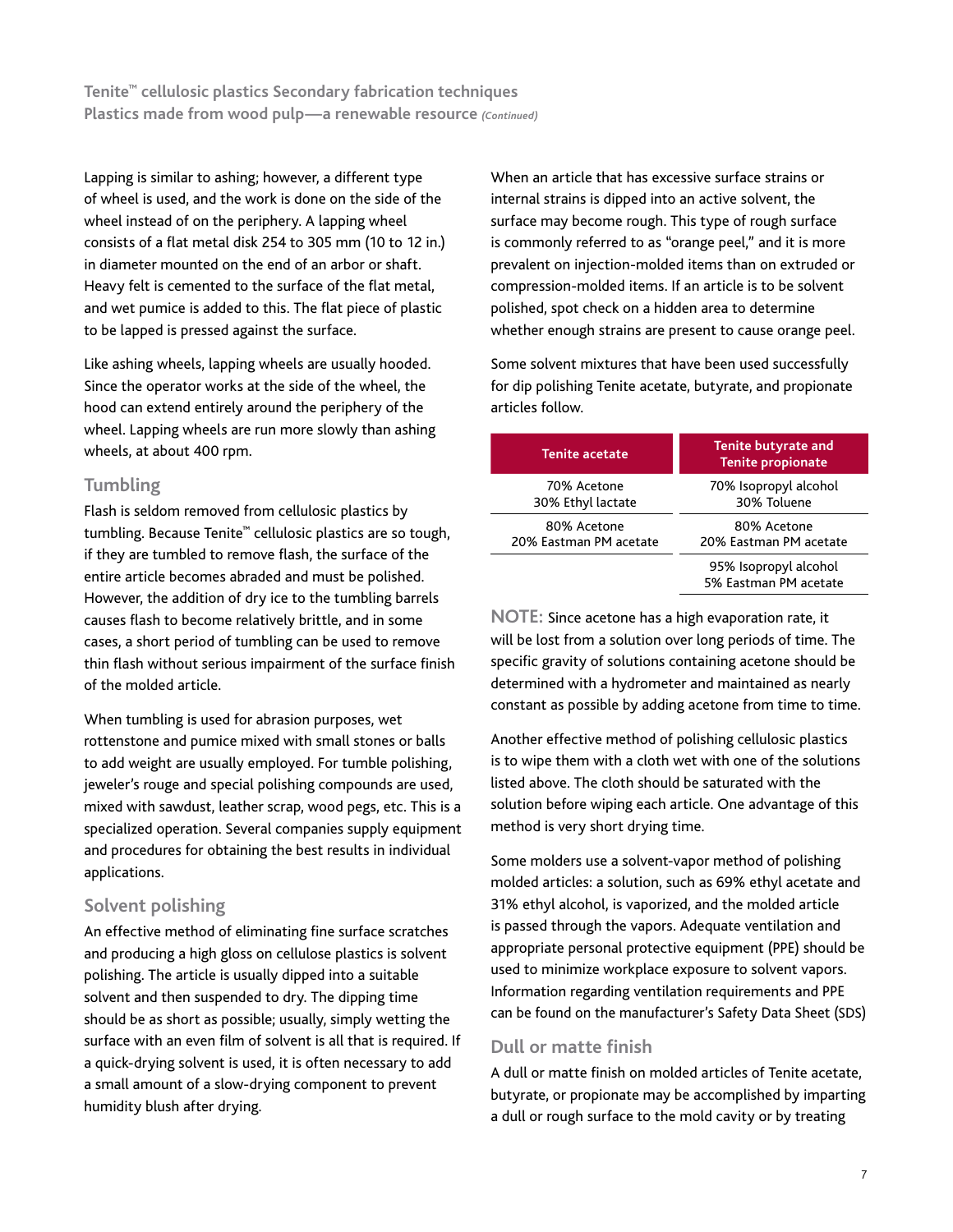the casting subsequent to molding. A dull or rough finish on the surfaces of the mold can be obtained by sandblasting or vapor honing.

In vapor honing, abrasive material is carried by a stream of water that is forced under air pressure through one or more nozzles and against the surface of the mold cavity. The degree of abrasion is determined by the size and speed of the abrasive particles and the duration of treatment.

Vapor honing can also be used directly on the molded article to impart a dull surface finish. In one piece of commercially available equipment, the molded piece is placed in an enclosed chamber and sprayed with a water/abrasive mixture. The water and abrasive are drawn through a Venturi tube by a stream of compressed air and directed against the molded article by means of one or more nozzles. Another method is to place the molded article on a turntable revolving under the nozzle so that all exposed surfaces of the article are honed.

Articles made of Tenite™ cellulosics can also be given a dull or matte finish by spraying them with flatting lacquers. Suitable lacquers can be obtained from any of the lacquer manufacturers listed on page 13.

# **Decorating**

### **Marking**

A trademark or brand name can be molded into an article of Tenite acetate, butyrate, or propionate. If a given production run is to carry different imprints, however, an easy and cost-effective alternative to using multiple molds is available: articles made of Tenite™ cellulosic plastics will accept a neat, permanent stamp; stamping plates with different imprints can be replaced as desired, saving the cost of additional molds.

"Blind" stamps, trademarks, and decorative effects can be produced on Tenite cellulosic plastic articles by placing the article to be stamped in a fixture and pressing a hot die, usually brass, against the surface, ordinarily by means of a hand or kick press. When such a trademark or decoration should be plainly visible, the stamping is subsequently filled in with an appropriate lacquer or filling paste. The most satisfactory filling pastes Eastman has tested for use

on Tenite acetate, butyrate, and propionate are those that consist of pigment dispersed in a drying oil.

Colored foils can be hot-stamped permanently into the surface of cellulosic plastics to give beautiful effects. In this method of decorating, a special tape with pigments deposited on its surface is pressed into the surface of the plastic article by a heated printing die. The tape releases the pigment in the depressions made by the hot die, and the heat and pressure fuse the pigment into the plastic surface.

# **Printing**

Articles manufactured from Tenite™ cellulosic plastics may be printed with conventional printing equipment. Special printing inks are required because the ink is not absorbed by the plastics as it is by paper or cloth. Since the ink is not absorbed into the plastic, it is subject to abrasion. The effect of abrasion can be minimized by applying a light coat of clear lacquer over the printing. A partial list of companies manufacturing inks for use on thermoplastic materials follows. Since each application might require a different type of ink, no attempt is made to suggest specific inks. Ink manufacturers prefer to consider each application separately to determine the best ink.

In general, when articles of Tenite acetate, butyrate, or propionate are to be printed, they should be made of the lowest plasticizer level of plastic that will give suitable properties in the finished article. In all applications, the printed article should be tested at 38°C (100°F) and 80% relative humidity for at least 72 hours to determine whether the ink will be softened by plasticizer migration.

# **Silk screening**

The printing of brand names, trademarks, designs, etc. on Tenite acetate, butyrate, and propionate can be done by the use of silk screens like those used in the book- or poster-printing trades.

A silk screen is simply a stencil film supported on a fine silk or similar fabric and held in a wooden frame. Intricate designs and all types of lettering are possible by this method.

Special lacquers and inks are available for silk screening Tenite™ cellulosic plastics.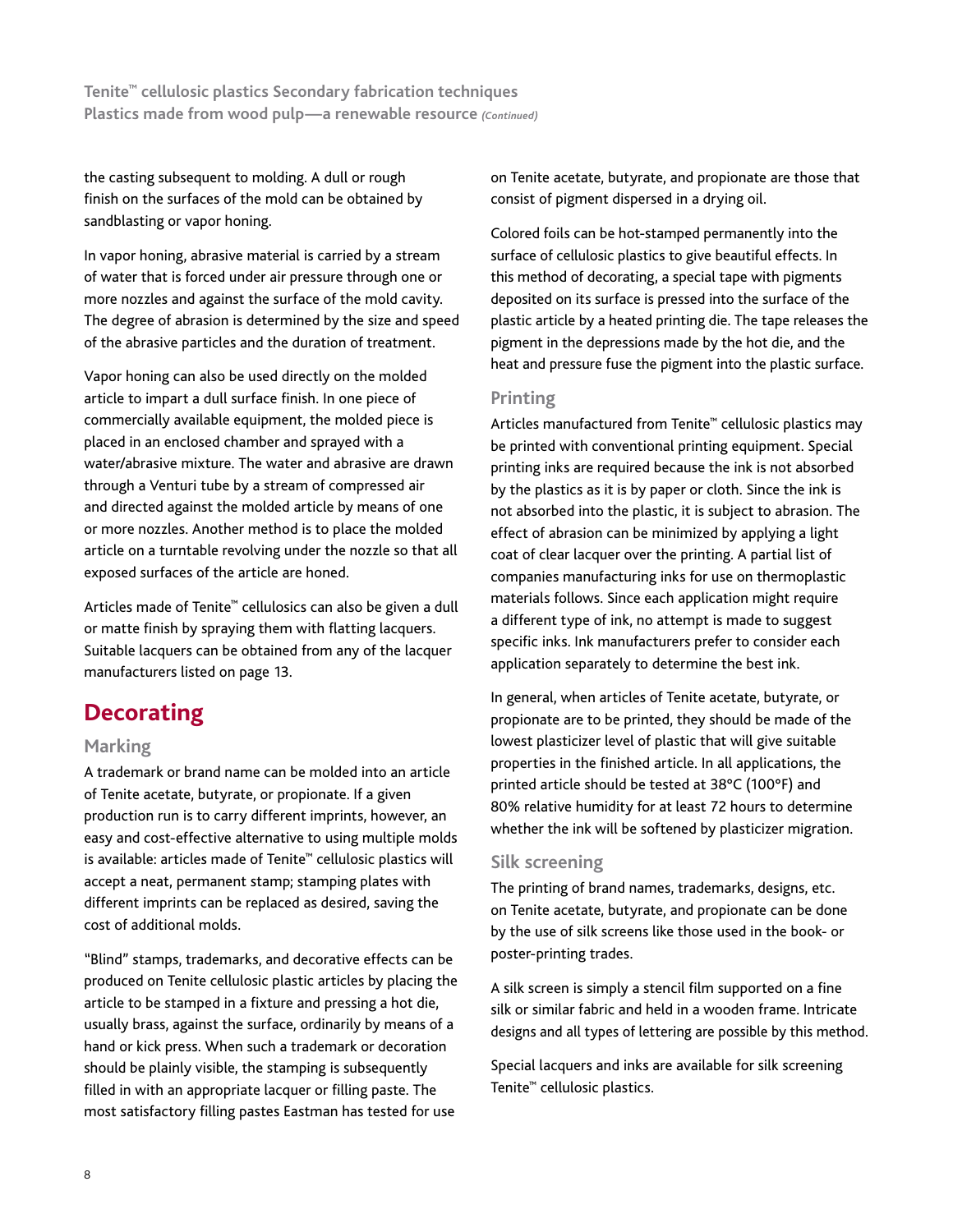# **Engraving and etching**

Engraving Tenite™ cellulosic plastics is usually done on pantographic-type engraving machines with motor-driven rotary cutters.

Etching is accomplished by blocking out portions of the article that are not to be etched with a resistant material, after which the unblocked section is exposed to a solvent. After the solvent has acted to the required depth and the article is allowed to dry, the etched background may be colored. When the resistant material is removed from the article, the unetched portion is in relief.

# **Decal companies**

The following company can supply special decals that are not adversely affected by plasticizer; however, adhesion may not always be satisfactory on very high plasticizer levels of Tenite™ cellulosic plastics.

• The Meyercord Company 365 East North Avenue Carol Stream, IL 60188 U.S.A. (1) 630-682-6200

If decals are to be used on high plasticizer levels of Tenite butyrate or Tenite propionate or on high or medium plasticizer levels of Tenite acetate, tests under elevated conditions of 38°C (100°F) and 80% relative humidity for 72 hours should be made.

# **Metal coatings**

Tenite acetate, butyrate, and propionate articles can be molded in intricate designs and coated with metal to achieve effects that are either impossible or less economical to obtain with metal or plastic alone. Used principally to produce a decorative appearance or a highly reflective surface, metal coating also improves certain physical properties. Among these are increased resistance to weather, solvents, abrasion, and heat; increased tensile strength; and lower water absorption. A mirror-like finish can be obtained without the expensive polishing required to obtain the same type of surface on metals; and a plated Tenite™ cellulosic plastic article weighs considerably less than the same part in metal.

# **High-vacuum metalizing**

One method of applying a metal coating to a cellulosic plastic is the high-vacuum metal-evaporation process. Eastman Kodak Company's high-vacuum metalizing process is disclosed in expired U.S. Patent 2,699,402, "Plastics Articles Having Reflecting Surfaces Thereon and Method for Their Manufacture."

Briefly, Eastman Kodak Company's process involves an initial application of a base-coat lacquer on clean articles of Tenite™ cellulosic plastic formulations of as high a plasticizer level as affords adequate impact strength. After the base coat is cured in an oven, the articles are placed in the chamber of a vacuum-metalizing unit where they are coated with a thin film of aluminum or other metal by the high-vacuum metal-evaporation process. Then a protective top-coat solution is applied over the thin layer of metal; after oven curing of this top coat, the articles are ready for inspection and packaging.

Suppliers of coatings for cellulosic plastics include:

- N.B Coatings 2701 East 170th Street Lansing, IL 60438 U.S.A. (1) 708-474-7000T www.nbcoatings.com
- Red Spot Paint and Varnish Co. P.O. Box 418 Evansville, IN 47703 U.S.A. (1) 812-428-9100 www.redspot.com

Other methods. Other methods of applying a metal coating to cellulosic plastics are electroplating, chemical deposition, spraying, and cathode sputtering.

For *electroplating*, the surface to be plated must be made electrically conductive; a bonding coat is applied for this purpose. In a widely used patented process, the plastic article is sensitized with a stannous chloride solution, then immersed in a reducing solution of formaldehyde with ammoniacal silver nitrate. Other chemical reduction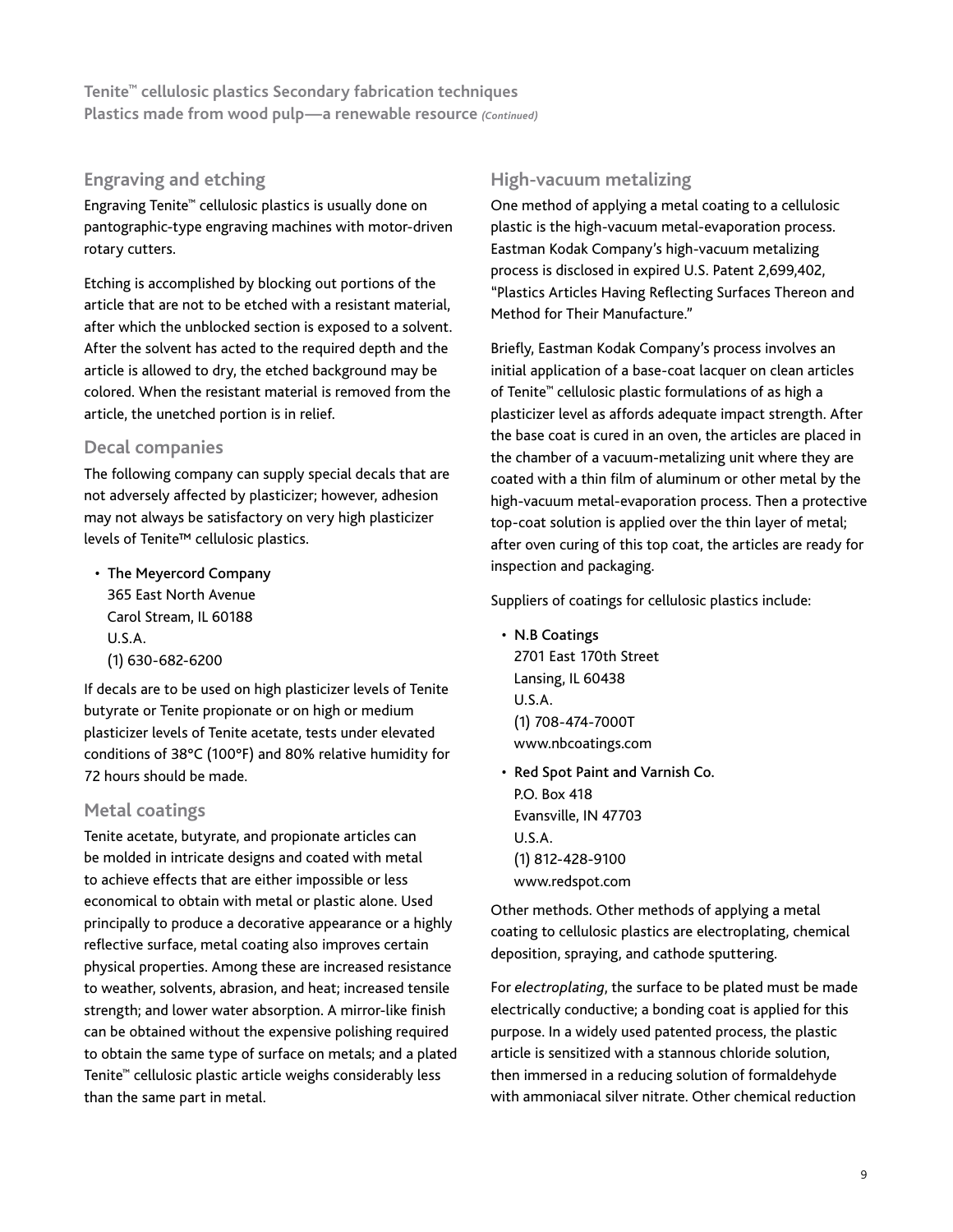methods are possible. Well-known methods for producing a conductive base include the application of lacquer or varnish containing metal powder or coating with melted wax followed by dusting with graphite.

Another technique for electroplating Tenite butyrate with thin adherent deposits of metals involves coating the butyrate article with a primer containing ABS plastic. This coating adheres well to butyrate and will accept, with good adhesion, commercially available electroless copper and nickel systems. Tenite butyrate plated by this method is used in specialty item applications where toughness and good processing characteristics are required.

Tenite butyrate formula 438 containing 6% plasticizer (or less) appears to be the best formulation for plating by the various electroless processes. It appears that at least two of the electroless plating systems that are commercially available are patented; therefore, the patent situation should be thoroughly investigated before using any of these systems.

The procedure for electroplating butyrate by the electroless processes involves three basic operations:

- Primer coating
- Preplate operation
- Electroplating

A thin film of primer is applied by spraying the article to be plated. The following primer formulation has worked well in Eastman's tests.

| Component                 | <b>Concentration (Wt%)</b> |
|---------------------------|----------------------------|
| ABS resin                 | 10                         |
| Acetone                   | 35                         |
| Methyl ethyl ketone (MEK) | 35                         |
| <b>Fastman PM acetate</b> | 20                         |

The primer should be cured in an oven at 121°C (250°F) for 10 to 15 minutes to develop maximum film properties and to ensure complete evaporation of solvent from the film.

A conductive coating of copper or nickel is applied in the preplate operation by using one of several available patented electroless processes.

Four processes presently available for preplating plastics are:

- AKZO NOBEL COATINGS 1915 Industrial Avenue Zion, IL 60099 (847) 872-1000 U.S.A. www.akzonobel.com
- Enthone-OMI P.O. Box 1900 New Haven, CT 06508 U.S.A. (1) 203-799-4908
- Macdermid Inc. 245 Freight Street Waterbury, CT 06702 U.S.A. (1) 203-575-5700

After electroless copper or nickel has been deposited, the article can be plated, as if it were metal, with copper, nickel, chromium, and other metals by conventional electroplating techniques.

Metal spraying requires a special spray gun and is limited to low-fusing alloys to avoid softening the plastic. Other metals may be plated over the spray coat. Spray coats ordinarily produce a granular surface.

Cathode sputtering, like high-vacuum metalizing, requires the use of a vacuum chamber. In the sputtering process, the metal to be deposited is the cathode of a high-voltage electrical circuit and the plastic article to be coated is placed on or near the metal anode. High voltage causes the metal to ionize and be deposited on the plastic.

# **Lacquering**

Only lacquers specifically recommended for use on Tenite acetate, butyrate, and propionate should be used for decorating these plastics. Many lacquers appear to be satisfactory when first applied but later may become tacky when subjected to heat and humidity. This is caused by migration of plasticizer from the plastic to the lacquer. When applied to a particular formula and plasticizer level, lacquers that will withstand 72 hours at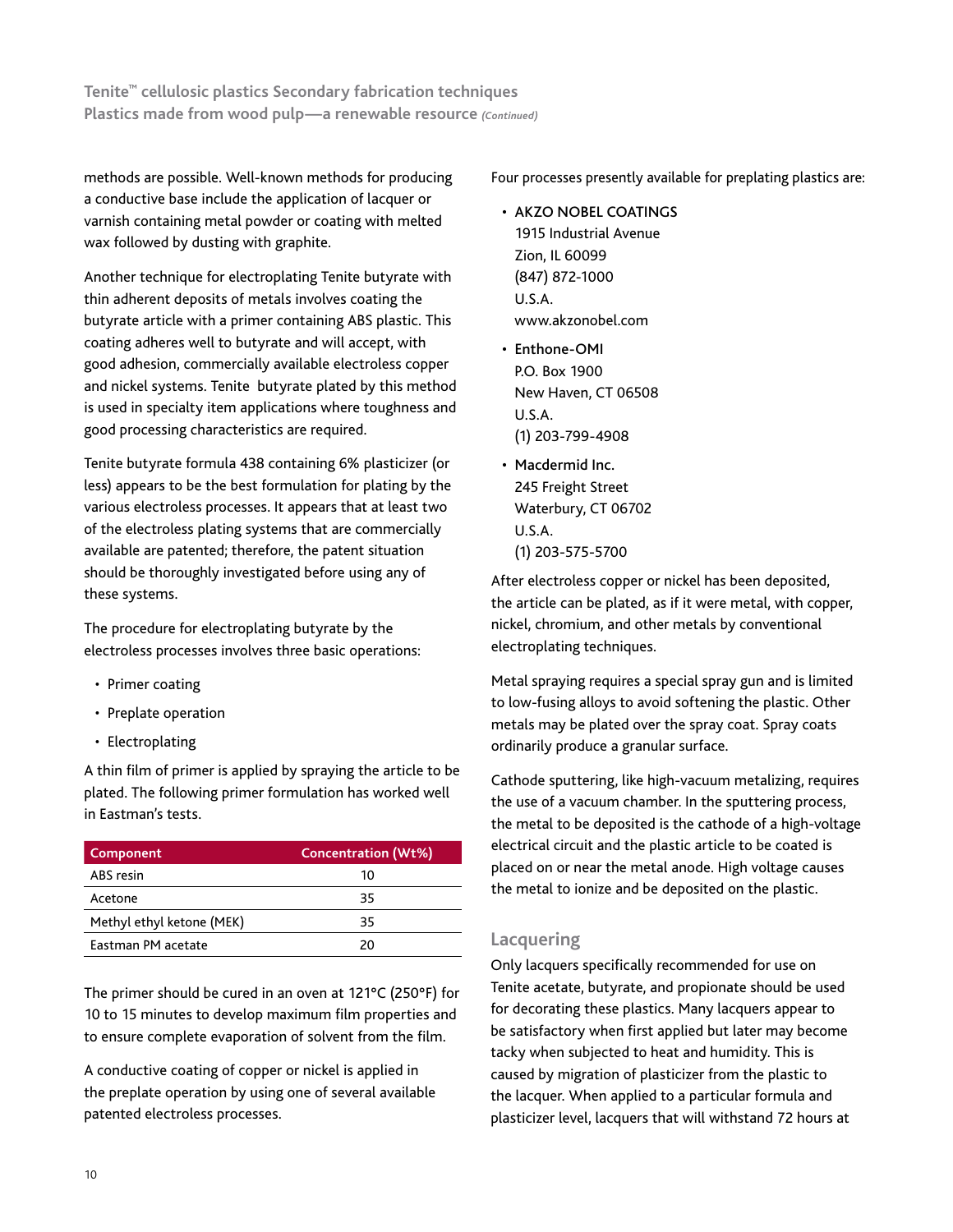38°C (100°F) and 80% relative humidity without softening or loss of adhesion are considered satisfactory for most applications. If the plastic is to be used under more severe conditions, the lacquered articles should be tested at the expected conditions. Ordinary nitrocellulose- and acrylic-base lacquers are satisfactory for use only with low plasticizer levels of some Tenite acetate formulas and with low and medium plasticizer levels of Tenite butyrate and propionate. The exact plasticizer level limitation will depend on the particular formula of the plastic.

A number of special lacquers are available that may be used with any formula and plasticizer level of acetate, butyrate, or propionate. Special weather-resisting lacquers are available for use on Tenite butyrate applications when resistance to weathering is required. When contacting a lacquer manufacturer, complete information concerning the application should be supplied. Information such as the cellulosic plastic that is to be used, its formula number and percent plasticizer, and whether a weather-resistant lacquer is required will aid the lacquer manufacturer in selecting the proper lacquer for the particular application.

As in solvent polishing, when lacquers are used on cellulosic articles that contain molded-in strains, release of the strains by the lacquer solvents frequently cause a wrinkle or orange-peel surface. For this reason, it is important that articles to be lacquered be as strain-free as possible. This usually can be accomplished by careful control of molding conditions and by proper mold design.

Sometimes a humidity blush occurs when articles are lacquered in a humid atmosphere. This usually can be overcome by adding a small amount of drying retarder such as Eastman PM acetate or other slow-drying active solvent to the lacquer.

Lacquer manufacturers include:

• E.I. duPont de Nemours and Co. Inc. 1007 TR Market Street Wilmington, DE 19898 U.S.A. 800-441-9442 (1) 302-774-2866

- Morton International Inc. 2701 East 170th Street Lansing, IL 60438 U.S.A. (1) 708-474-7000
- Randolph Products Company, N.W. 12th Street Box 830 Carlstadt, NJ 07072-0830 U.S.A. (1) 201-438-3700
- Red Spot Paint and Varnish Company P.O. Box 418 Evansville, IN 47703 U.S.A. (1) 812-428-9100
- Schwartz Chemical Company, Inc. 50-01 Second Street Long Island City, NY 11101-5703 U.S.A (1) 718-784-7595
- The Sherwin-Williams Company 101 Prospect Avenue Cleveland, OH 44115 U.S.A. (1) 216-566-2000

# **Cementing**

Tenite acetate can be cemented to Tenite acetate, and Tenite butyrate. and Tenite propionate can be cemented to themselves or to each other, in bonds as strong as the pieces being joined.

In cementing any of these plastics, it is necessary that the following precautions be observed.

The surfaces to be joined must be clean. A slight film of oil, water, or polishing compound may cause poor bonding.

- The surfaces must be smooth and as well aligned as practicable.
- The solvent or cement must be sufficiently active to soften the surface to a depth that will allow a small amount of flow to occur when pressure is applied to the softened area.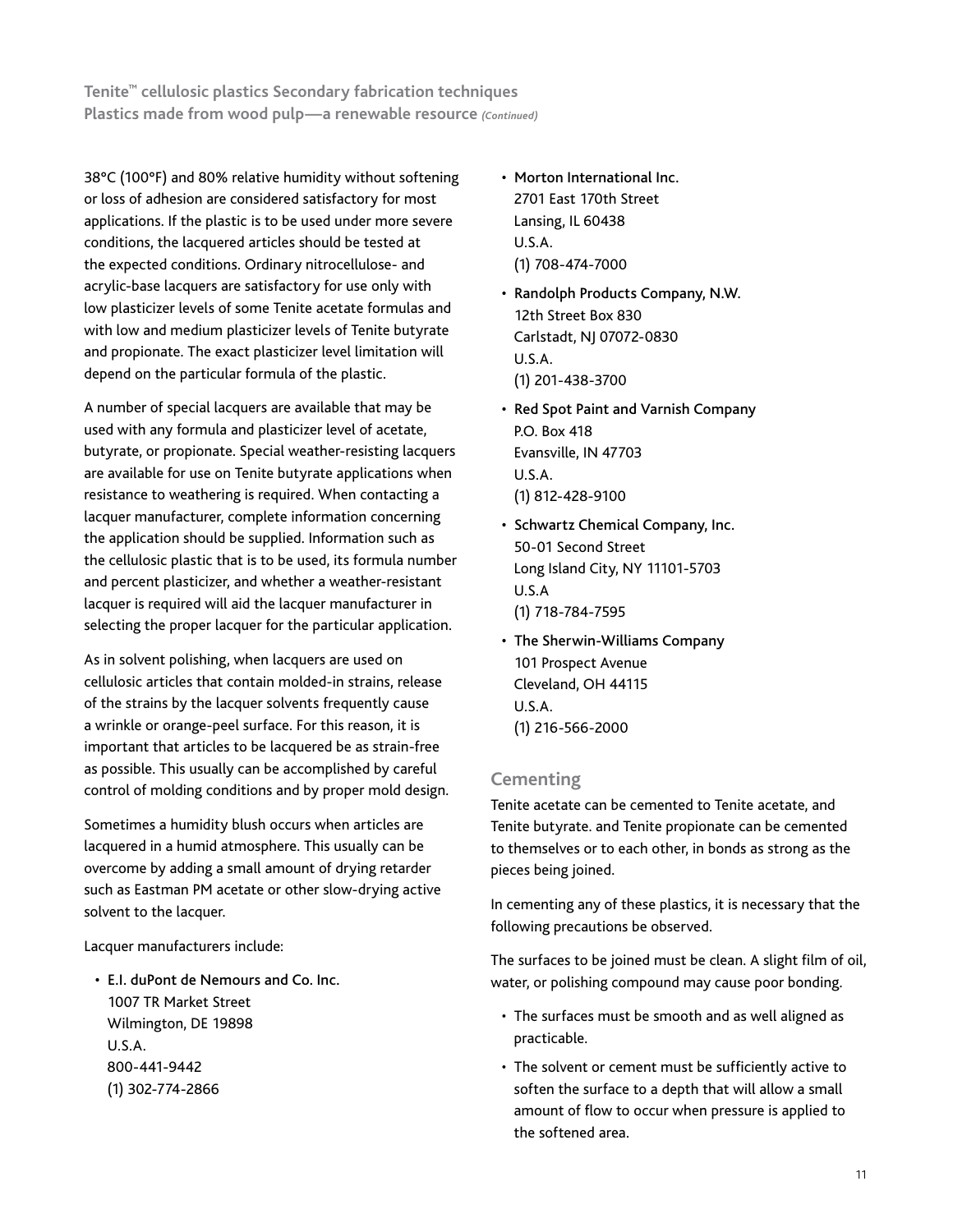- The solvent or cement must be of such composition that it will dry completely without blushing.
- Pressure must be applied until the cemented joint has set to the extent that no movement occurs when the pressure is released.
- Subsequent finishing operations must be delayed until substantially all of the residual solvent has dissipated.

Two types of cementing agents are in general use: those consisting of solvents only (solvent type) and those consisting of a cellulose ester or other polymer dissolved in a solvent blend (dope type). In general, when the surfaces to be cemented are in a single plane, the solvent type is used. When the surfaces are irregular or so located as to make solvent application difficult, the dope type is used.

# **Cementing techniques with solvents**

Small articles with plane surfaces to be joined can be cemented satisfactorily by holding the articles together with one hand and applying the solvent along the edges of the joint with a hypodermic needle, medicine dropper, or small oil can, making sure that the solvent flows throughout the area to be cemented. The joined articles can be safely laid aside to dry soon after the solvent has been applied.

For large articles, the preferred method of cementing with a solvent is to immerse the surfaces to be joined in the solvent until the material is softened substantially, then clamp and hold them in position until the bond has set. A convenient method of application is to hold the article so that the surfaces to be cemented just touch the solvent. This can be done by maintaining a constant level of solvent in a shallow pan and supporting the article on a pad of polyurethane foam or felt. The pad acts as a wick, thus allowing light contact of the article with the solvent. If polyurethane foam is used, it is suggested that the pad consist of two layers, each about 6.4 mm (1⁄4 in.) thick. If a felt pad is used, a fine wire screen over the pad helps minimize contamination of the plastic surface with fibers from the felt.

To reduce the rate of solvent evaporation, the pad may be covered with a closed tray from which the top has been cut so that one or more of the articles to be joined will fit in the openings. When an article is removed for

joining, another is put in its place; thus the pad is kept fully enclosed most of the time.

To secure a bond as strong as the plastic articles themselves, it is necessary to substantially soften the edges to be joined and then clamp the articles together. This may cause the softened plastic to protrude at the joint. The protrusion can be removed (after the pieces have stood 24 to 48 hours to permit the residual solvent to dissipate) by suitable machining operations followed by polishing. If a high finish is desired, it may be necessary to ash the surface at the joint after it has been machined and before it is polished.

### **Solvents**

Acetone is one of the most commonly used solvents for cementing cellulosic plastics. However, it is ordinarily not good practice to use acetone or other low-boiling solvents alone because they evaporate so quickly. Rapid evaporation of solvent is likely to cause blush—a white frosty appearance of the cemented joint. Also, low-boiling solvents may evaporate before they have had sufficient time to soften the surfaces and effect adhesion. By adding one or more solvents of higher boiling point to the lowboiling solvent, blushing can be avoided and evaporation loss reduced. Eastman PM acetate is used satisfactorily for this purpose. Naturally, addition of the higher-boiling solvent will increase the drying time of the cement.

A list of useful active solvents for Tenite acetate, butyrate, and propionate, in order of increasing boiling point, follows:

| <b>Solvent</b>     | Boiling point °C (°F) |
|--------------------|-----------------------|
| Acetone            | 56.5 (133.7)          |
| Methyl acetate     | 59.8 (139.7)          |
| Ethyl acetate      | 77.1 (170.8)          |
| Methylethyl ketone | 79.7 (175.4)          |
| Isopropyl acetate* | 90.0 (194.0)          |
| Butyl acetate*     | 126.0 (258.8)         |
| Eastman PM*        | 121.0 (274.8)         |
| Eastman PM acetate | 150.0 (302.0)         |
| Ethyl lactate      | 155.0 (311.0)         |
| Cyclohexanone      | 156.0 (312.8)         |
| Diacetone alcohol  | 166.0 (330.8)         |
| Butyl lactate*     | 195.6 (384.0)         |

*\* Solvent for butyrate and propionate, but not acetate.*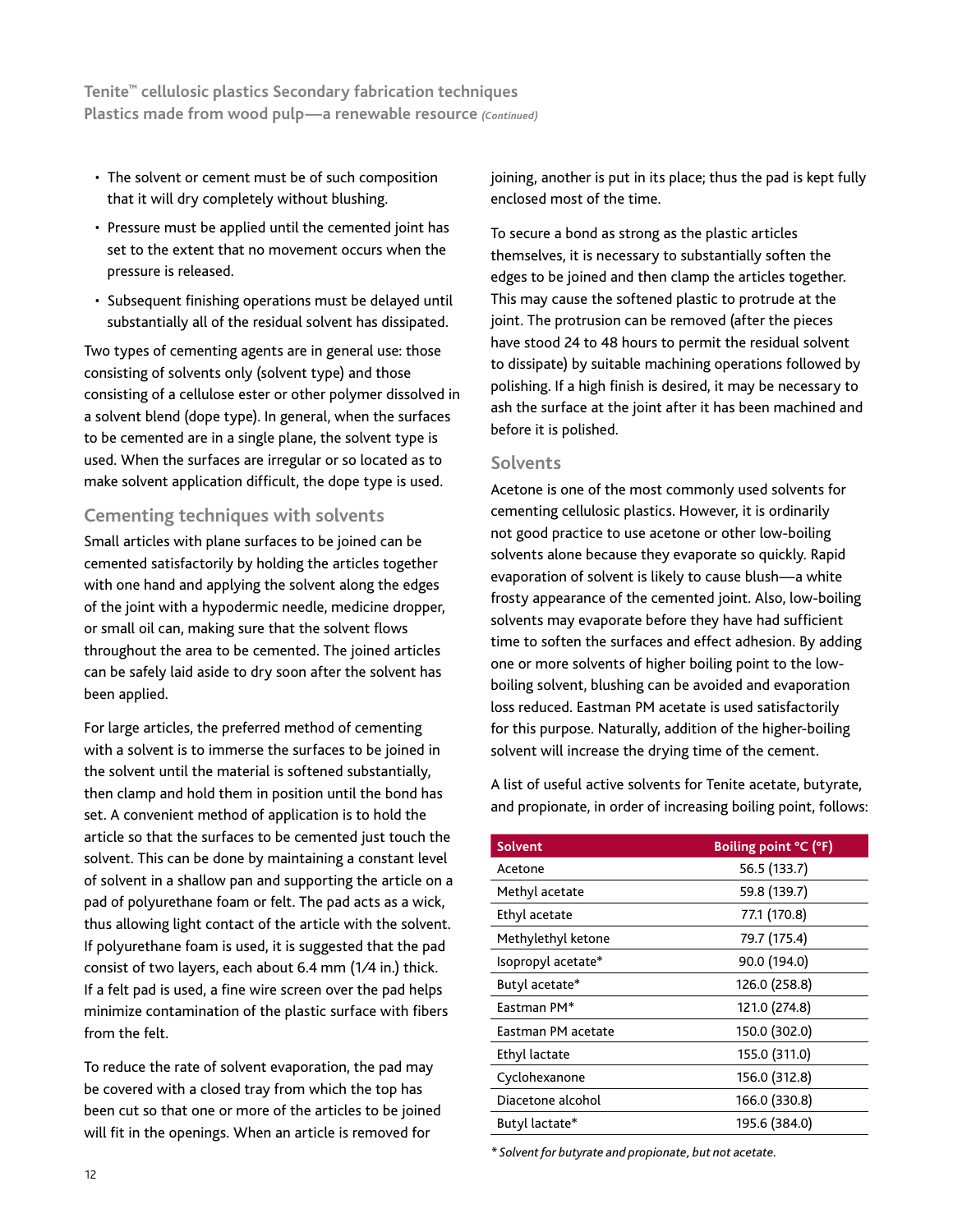Suitable solvent mixtures for cementing Tenite acetate to Tenite acetate and for cementing Tenite butyrate and Tenite propionate to themselves, and to each other, follow:

| <b>Tenite acetate</b>                                 | <b>Tenite butyrate and</b><br><b>Tenite propionate</b>     |
|-------------------------------------------------------|------------------------------------------------------------|
| 70% Acetone<br>30% Ethyl lactate                      | 70% Acetone<br>30% Eastman PM acetate                      |
| 30% Ethyl acetate<br>40% Acetone<br>30% Ethyl lactate | 80% Butyl acetate<br>20% Butyl lactate                     |
| 70% Acetone<br>30% Eastman PM acetate                 | 30% Acetone<br>50% Butyl acetate<br>20% Eastman PM acetate |

If a considerable surface of solvent mixture is exposed in the cementing pan, an unequal rate of evaporation will cause a gradual accumulation of the higher-boiling constituent. This may be corrected by replenishing with a mixture proportionately richer in low-boiling constituents.

# **Cementing techniques with dopes**

The preferred technique for cementing with dopes is to prepare the surfaces carefully, as previously discussed, then apply the cement with a brush or other mechanical applicator. It is frequently desirable to soften the surfaces to be joined by an application of undiluted solvent before applying the dope cement. In some cases, solvents alone can be used both to soften the surfaces and to form the bond. Dopes can also sometimes be used to serve both purposes, provided the viscosity is not too high. Suitable cements for Tenite acetate, butyrate, and propionate can be obtained by making a 10% solution of the plastic in one of the appropriate solvent mixtures described on page 15. Cements and thinners for use with cellulosics are sold by:

• Scholle Corporation 2300 West Point Avenue College Park, GA 30337 U.S.A. 800-535-2968 (1) 404-761-0604 Fax: (1) 404-559-8892

# **Cementing Tenite™ acetate, Tenite™ butyrate, and Tenite™ propionate to other materials**

The effect of plasticizer migration should be determined before cementing articles made of Tenite™ acetate to other plastics. The plasticizers present in Tenite™ acetate are active solvents for cellulose nitrate, many alkyd-type lacquers, and a number of other thermoplastic materials. With higher plasticizer levels of acetate, the plasticizer will, in some cases, migrate to the other material and cause it to craze or become soft and, in extreme cases, tacky. This can sometimes be overcome by selecting either a lower plasticizer level in a particular acetate formula or a different formula with better plasticizer retention. All plasticizers used in Tenite™ acetate have a strong tendency to cause crazing of polystyrene and methyl methacrylate. Therefore, all assemblies of Tenite™ acetate with these materials should be tested at 38°C (100°F) and 80% relative humidity (or higher temperature and humidity if such is expected in actual service) to determine whether crazing results.

The plasticizers used in Tenite™ butyrate and Tenite™ propionate have less solvent action than those used in Tenite™ acetate, and they are present in much smaller proportions. Therefore, they have less tendency to migrate, especially in the lower plasticizer levels of butyrate and propionate. Thus, the effect of plasticizer migration may be greatly minimized, or overcome, by the use of the proper formula and plasticizer level of butyrate or propionate.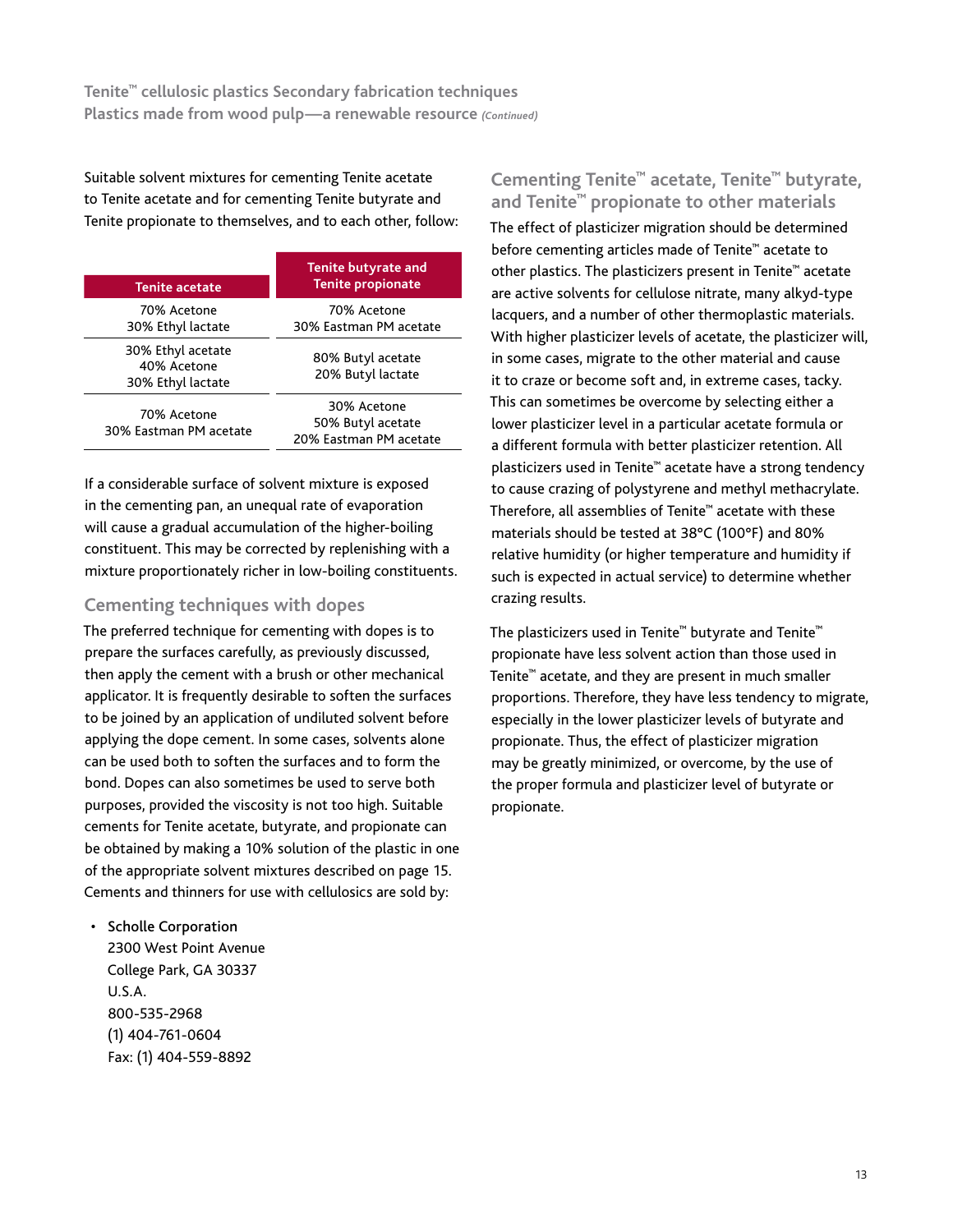The following list of adhesive manufacturers is not complete but includes manufacturers whose adhesives have been tested or otherwise found satisfactory for use with Tenite<sup>™</sup> cellulosic plastics. These manufacturers can supply adhesives for cementing Tenite™ acetate, butyrate, and propionate to themselves or other materials if all the available information is supplied concerning the application. The formula and plasticizer level of the cellulosic material should be given as well as the material that is to be joined to the plastic. Information concerning the environmental conditions that the cemented articles must withstand is also helpful.

- Ferro Corporation 1301 North Flora Street Plymouth, IN 46563 U.S.A. (1) 219-935-5131
- Minnesota Mining & Mfg. Co. 3M Center Drive St. Paul, MN 55144-1000 U.S.A. (1) 800-326-3550 U.S.A.
- Pierce & Stevens Chemical Co. 710 Ohio Street Buffalo, NY 14203 U.S.A. (1) 716-856-4910 U.S.A.
- PPG Industries, Inc. Adhesive Products 5875 New King Court Troy, MI 48098 U.S.A. (1) 248-641-2000
- RTG Armstrong Epoxy 28 Norfolk Avenue S. Easton, MA 02375 U.S.A. (1) 508-230-8070
- Schwartz Chemical Co., Inc. 50-01 Second Street Long Island City, NY 11101 U.S.A. (1) 718-784-7595

Bonds of only limited strength are obtained when acetate, butyrate, and propionate are cemented to polystyrene and vinyl plastics. For this reason, it is suggested that a mechanical method of assembly be used for joining these materials when possible.

When acetate, butyrate, and propionate are cemented to other plastics or to nonplastic materials, the bond generally is not equal to that obtained when like materials are joined. A mechanical method of assembly is preferred. However, bonds suitable for some applications can be obtained by proper choice of cement, and formula and plasticizer level of the cellulosic plastic.

# **Other assembly methods**

### **Welding**

Although cementing is the preferred method for joining cellulosic plastics to themselves, they can sometimes be welded to themselves by conventional welding techniques used for thermoplastics. Spin welding, ultrasonic welding, and vibratory welding are the most widely used of the various techniques. These welding techniques are similar in that they all utilize frictional heat to achieve welding, but they differ in the manner in which the frictional heat is generated.

In spin welding, one section of the article to be welded is rotated against the other section, which is held stationary. The rubbing contact at the joint interface generates sufficient heat to form a thin layer of melted plastic. The rotating section is then stopped, and the two sections are held together under pressure until the melted plastic solidifies.

Spin welding is possible only when the joints are circular in cross-section, but the article itself does not have to be circular. The joint can be designed to include a flash trap that hides the flash and practically eliminates additional finishing. Consideration must also be given to methods of holding the sections in the equipment and for rotating one section. Special lugs for this purpose are usually designed into the article. Variables involved in spin welding are surface speed, contact pressure, and contact time. Sufficient frictional heat to achieve welding can be generated in a few seconds. When the rotation is stopped,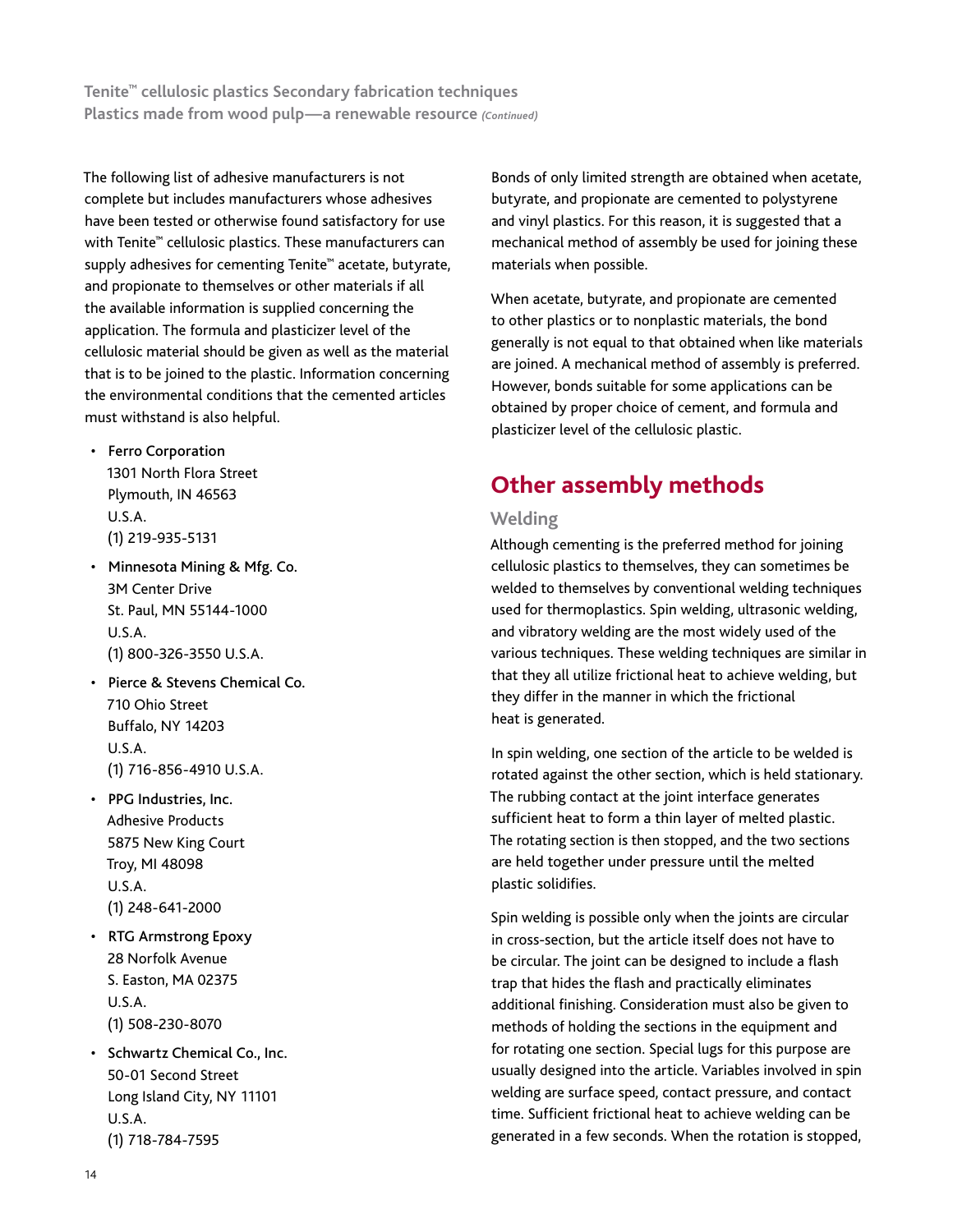the melted plastic in the joint solidifies rapidly. Orientation of one component to another is possible with servo-type equipment. Generally, contact pressure of 0.07 to 1.38 MPa (10 to 200 lb/in. $^2$ ) is required for only a few seconds to achieve a successful weld. Excessive heating should be avoided to prevent plasticizer exudation or joint embrittlement.

Spin welding can be done on equipment manufactured for this purpose or on a modified drill press or lathe.

The conditions to be used for spin welding cellulosic plastics should be determined for each individual application, since conditions will vary with the type of equipment used and the geometry of the article to be welded. In ultrasonic welding, the frictional heat is generated by low-amplitude, high-frequency mechanical vibrations (about 15–40 KHz) at the interface of the plastic sections to be welded.

An ultrasonic-welding system consists of a source of electrical energy, a transducer for converting electrical energy into mechanical vibrations, and a device (generally called a horn) for transmitting the mechanical vibrations to the article to be welded. The mechanical vibrations travel through the plastic to the interface where the energy is dissipated in the form of heat.

Thin-gauge cellulosic plastics can be welded by the contact or near-field method, in which the vibrations travel less than 25 mm (1 in.) from the horn to the joint interface. Far-field welding, in which the vibrations travel for a distance greater than 25 mm (1 in.) from the horn to the joint interface, sometimes can be used satisfactorily for welding thick-walled cellulosic parts. The time required for ultrasonic welding of cellulosic plastics usually ranges from 0.5 to 2 seconds.

The geometry of articles that can be welded by ultrasonic techniques is not as limited as it is for spin welding. However, the design of plastic articles should be given careful consideration if they are to be ultrasonically welded, since certain design features can be utilized to facilitate welding and minimize finishing. Higher plasticizer levels normally give best results with this method.

Manufacturers of ultrasonic welding equipment should be contacted for suggestions on section and joint design. Sources for ultrasonic welding equipment include:

- **Branson Ultrasonic Corporation** Eagle Road Danbury, CT 06810 U.S.A (1) 203-796-0400
- DuKane Ultrasonics 2900 Dukane Drive St. Charles, IL 60174 U.S.A. (1) 708-584-2300
- Sonics & Materials Inc. 53 Church Hill Road Newtown, CT 06470 U.S.A (1) 203-270-4600
- Sonobond Ultrasonics 1191 McDermott Drive West Chester, PA 19380 U.S.A. (1) 610-696-4710

In vibration welding, the frictional heat is generated by pressing together the surfaces to be welded and vibrating the surfaces through a small relative displacement in the plane of the joint. The equipment used in vibratory welding is simple.

The vibration welder operates at frequencies up to 240 Hz. The amplitude of displacement can be varied from (0.035 to 0.020 in.). Pressure on the joint should be in the range of 1.38 to 1.73 MPa (200 to 250 psi). Cycle time will generally be between 2 and 3 seconds plus approximately 1 second hold time to allow the welded joint to cool under pressure before being released. This is a slightly longer cycle than that required for ultrasonic welding, but it is much shorter than the cycles required for welding on a hot plate or for solvent cementing. The joint strength of vibratory welded parts approximates the strength of the solid cellulosic material.

The advantages of vibration welding are that large parts, both rectangular and circular, may be welded; and many plastic materials that cannot be welded by ultrasonic welding can be welded satisfactorily by vibratory welding.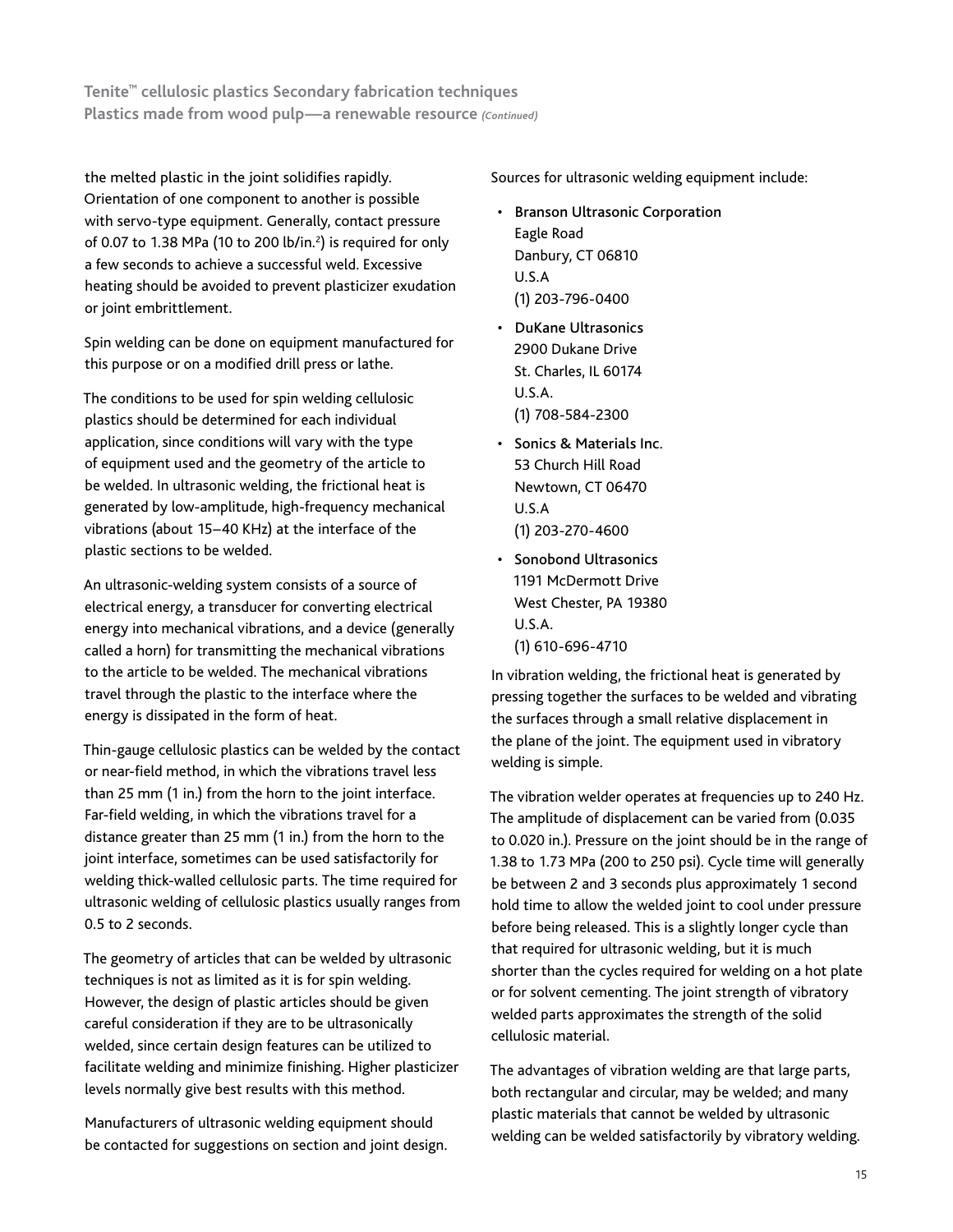Lower plasticizer levels normally give best results with vibratory welding. Multiple parts may also be joined in one cycle. This process does not require the transmission of energy (i.e., ultrasonics) therefore a wide range of products can be assembled.

There are several manufacturers of vibratory welding equipment. The evaluations Eastman conducted on Tenite™ cellulosic plastics were on welding equipment from Branson UltraSonics Corp., Danbury, Connecticut.

# **Mechanical assembly of Tenite plastic to other materials**

It is important to determine the effect of plasticizer migration from the plastic to the other material; for instance, the quality of the bond could be affected.

Where possible, mechanical methods of assembly are generally more satisfactory than cementing. Threaded inserts may be molded into articles, and the articles assembled to parts made of other materials by standard or speed-type nuts. Also, the plastic article may be molded with a slight undercut, which can be "jumped" from the mold at ejection. The undercut will serve adequately as an anchor when forced into a mating depression in the surface of the article to which it is to be attached.

Machine screws may be used in holes that are either tapped, molded, or drilled directly into the article. In some cases, this method of assembly may not be satisfactory because of the tendency of plastics to flow slightly when stress is applied to small areas for long periods of time. The cold flow may eventually cause the tension on the screw to relax. However, where only reasonable loads are imposed on the screw, this method is satisfactory. Selftapping or thread-forming screws are preferred because of the intimate metal-to-plastic contact, which provides high strength. A variation of these is the drive screw, which is intended only for permanent assemblies.

Tenite acetate, Tenite butyrate, and Tenite propionate can be easily swaged by the use of pressure and a heated tool. This characteristic, in some instances, permits the assembly of articles without the use of screws or other fasteners.